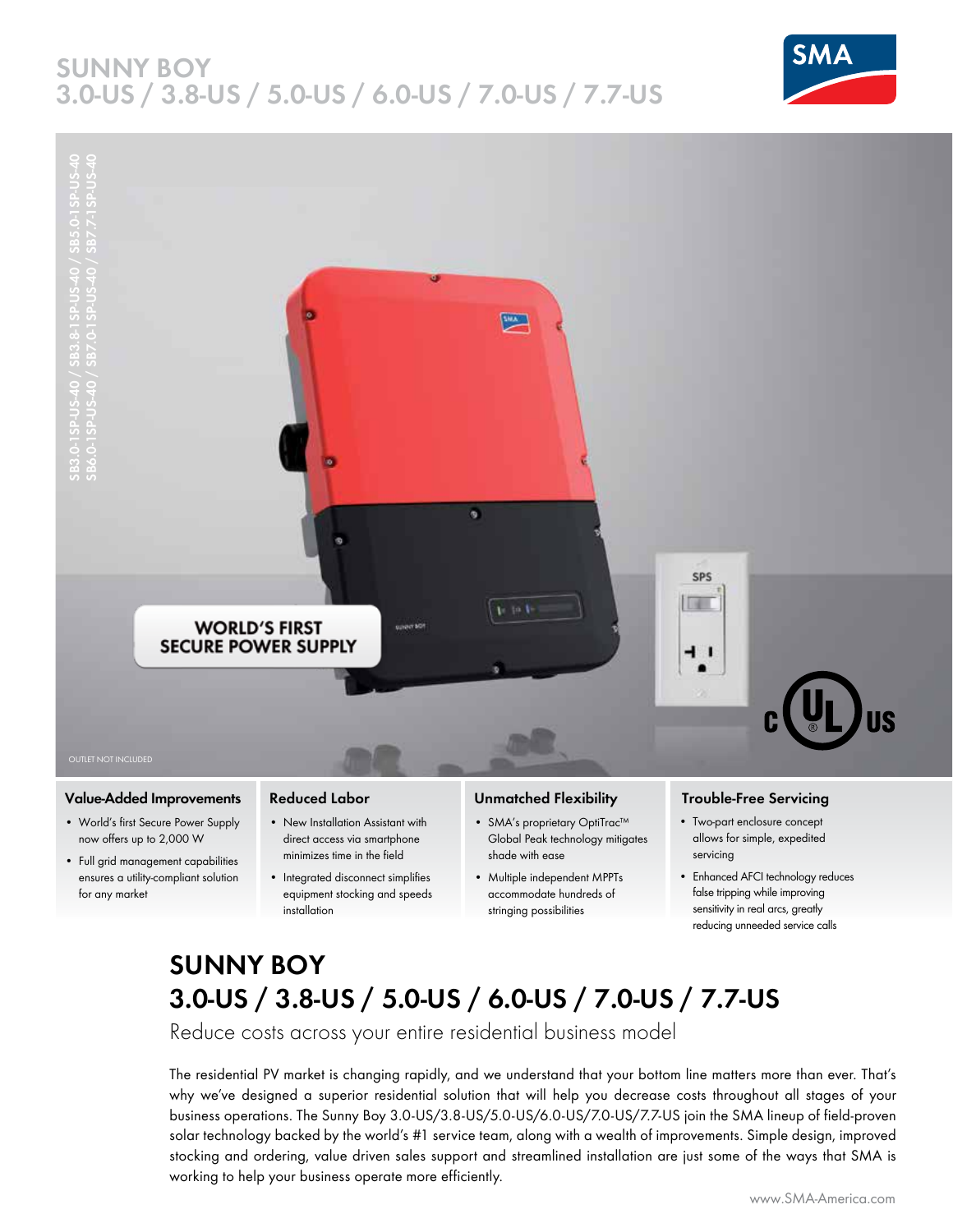| Technical data                                             | Sunny Boy 3.0-US *                                                                                     |                            |                   | Sunny Boy 3.8-US * |                   | Sunny Boy 5.0-US  |  |  |  |
|------------------------------------------------------------|--------------------------------------------------------------------------------------------------------|----------------------------|-------------------|--------------------|-------------------|-------------------|--|--|--|
|                                                            | 208 V                                                                                                  | 240 V                      | 208 V             | 240 V              | 208 V             | 240 V             |  |  |  |
| Input (DC)                                                 |                                                                                                        |                            |                   |                    |                   |                   |  |  |  |
| Max. usable DC power                                       | 3100W                                                                                                  | 3100 W                     | 3450W             | 3900W              | 5250W             | 5250W             |  |  |  |
| Max. DC voltage                                            | 600 V                                                                                                  |                            |                   |                    |                   |                   |  |  |  |
| Rated MPP voltage range                                    |                                                                                                        | 155 - 480 V<br>195 - 480 V |                   |                    | $220 - 480V$      |                   |  |  |  |
| MPPT operating voltage range                               | $100 - 550V$                                                                                           |                            |                   |                    |                   |                   |  |  |  |
| Min. DC voltage / start voltage                            | 100 V / 125 V                                                                                          |                            |                   |                    |                   |                   |  |  |  |
| Max. operating input current per MPPT                      | 10 A                                                                                                   |                            |                   |                    |                   |                   |  |  |  |
| Max. short circuit current per MPPT                        | 18 A                                                                                                   |                            |                   |                    |                   |                   |  |  |  |
| Number of MPPT tracker / string per MPPT tracker           | 2/1<br>3/1                                                                                             |                            |                   |                    |                   |                   |  |  |  |
| Output (AC)                                                |                                                                                                        |                            |                   |                    |                   |                   |  |  |  |
| AC nominal power                                           | 3000 W                                                                                                 | 3000W                      | 3330W             | 3800W              | 5000 W            | 5000 W            |  |  |  |
| Max. AC apparent power                                     | 3000 VA                                                                                                | 3000 VA                    | 3330 VA           | 3800 VA            | 5000 VA           | 5000 VA           |  |  |  |
| Nominal voltage / adjustable                               | $208 V / \bullet$                                                                                      | 240V/                      | $208 V / \bullet$ | 240V/              | 208 V / $\bullet$ | $240 V / \bullet$ |  |  |  |
| AC voltage range                                           | 183 - 229 V                                                                                            | $211 - 264V$               | 183 - 229 V       | $211 - 264V$       | 183 - 229 V       | $211 - 264V$      |  |  |  |
| AC grid frequency                                          | 60 Hz / 50 Hz                                                                                          |                            |                   |                    |                   |                   |  |  |  |
| Max. output current                                        | 14.5A<br>12.5 A<br>16.0 A<br>16.0 A<br>24.0 A<br>24.0 A                                                |                            |                   |                    |                   |                   |  |  |  |
| Power factor $(cos \phi)$                                  | 1                                                                                                      |                            |                   |                    |                   |                   |  |  |  |
| Output phases / line connections                           | 1/2                                                                                                    |                            |                   |                    |                   |                   |  |  |  |
| Harmonics                                                  | $< 4 \%$                                                                                               |                            |                   |                    |                   |                   |  |  |  |
| Efficiency                                                 |                                                                                                        |                            |                   |                    |                   |                   |  |  |  |
| Max. efficiency                                            | $97.2 \%$                                                                                              | 97.5%                      | $97.2 \%$         | 97.5%              | 97.2%             | 97.5%             |  |  |  |
| CEC efficiency                                             | 96.5%*                                                                                                 | 97.0 % *                   | 96.5%             | 97.0 % *           | 96.5%             | 97%               |  |  |  |
| <b>Protection devices</b>                                  |                                                                                                        |                            |                   |                    |                   |                   |  |  |  |
| DC disconnect device                                       |                                                                                                        |                            | $\bullet$         |                    |                   |                   |  |  |  |
| DC reverse polarity protection                             |                                                                                                        |                            |                   |                    |                   |                   |  |  |  |
| Ground fault monitoring / Grid monitoring                  |                                                                                                        |                            |                   |                    |                   |                   |  |  |  |
| AC short circuit protection                                |                                                                                                        |                            |                   |                    |                   |                   |  |  |  |
| All-pole sensitive residual current monitoring unit (RCMU) |                                                                                                        |                            |                   |                    |                   |                   |  |  |  |
| Arc fault circuit interrupter (AFCI)                       |                                                                                                        |                            |                   |                    |                   |                   |  |  |  |
| Protection class / overvoltage category                    | 1/N                                                                                                    |                            |                   |                    |                   |                   |  |  |  |
| General data                                               |                                                                                                        |                            |                   |                    |                   |                   |  |  |  |
| Dimensions (W / H / D) in mm (in)                          | $535 \times 730 \times 198$ (21.1 $\times$ 28.5 $\times$ 7.8)                                          |                            |                   |                    |                   |                   |  |  |  |
| Packaging Dimensions (W / H / D) in mm (in)                | $600 \times 800 \times 300$ (23.6 $\times$ 31.5 $\times$ 11.8)                                         |                            |                   |                    |                   |                   |  |  |  |
| Weight                                                     | 26 kg (57 lb)                                                                                          |                            |                   |                    |                   |                   |  |  |  |
| Packaging weight                                           | 30 kg (66 lb)                                                                                          |                            |                   |                    |                   |                   |  |  |  |
| Operating temperature range                                | $-25^{\circ}$ C  +60 $^{\circ}$ C                                                                      |                            |                   |                    |                   |                   |  |  |  |
| Noise emission (typical)                                   | $<$ 25 dB(A)                                                                                           |                            |                   |                    |                   |                   |  |  |  |
| Internal power consumption at night                        | < 5 W                                                                                                  |                            |                   |                    |                   |                   |  |  |  |
| Topology                                                   | Transformerless                                                                                        |                            |                   |                    |                   |                   |  |  |  |
| Cooling concept                                            | Convection                                                                                             |                            |                   |                    |                   |                   |  |  |  |
| <b>Features</b>                                            |                                                                                                        |                            |                   |                    |                   |                   |  |  |  |
| Secure Power Supply                                        |                                                                                                        |                            | $\bullet$         |                    |                   |                   |  |  |  |
| Display $(2 \times 16$ characters)                         |                                                                                                        |                            |                   |                    |                   |                   |  |  |  |
| Interfaces: Ethernet / WLAN                                | $\bullet$ / $\bullet$                                                                                  |                            |                   |                    |                   |                   |  |  |  |
| Sensor module / External WLAN antenna                      | O/O                                                                                                    |                            |                   |                    |                   |                   |  |  |  |
| Warranty: 10 / 15 / 20 years                               | $\bullet$ /0/0                                                                                         |                            |                   |                    |                   |                   |  |  |  |
| Certificates and approvals                                 | UL 1741, UL 1998, UL 1699B, IEEE1547, FCC Part 15 (Class A & B), CAN/CSA V22.2 107.1-1                 |                            |                   |                    |                   |                   |  |  |  |
| • Standard features<br>O Optional features - Not available | Data at nominal conditions   NOTE: US inverters ship with gray lids.<br>* Preliminary data, UL pending |                            |                   |                    |                   |                   |  |  |  |
| Type designation                                           | SB3.0-1SP-US-40<br>SB3.8-1SP-US-40<br>SB5.0-1SP-US-40                                                  |                            |                   |                    |                   |                   |  |  |  |
| Accessories                                                |                                                                                                        |                            |                   |                    |                   |                   |  |  |  |



 $(\hspace{-1.5pt}\langle\hspace{-1.5pt}\langle\hspace{-1.5pt}\langle\hspace{-1.5pt}\rangle\hspace{-1.5pt}\rangle$ External WLAN antenna EXTANT-US-40

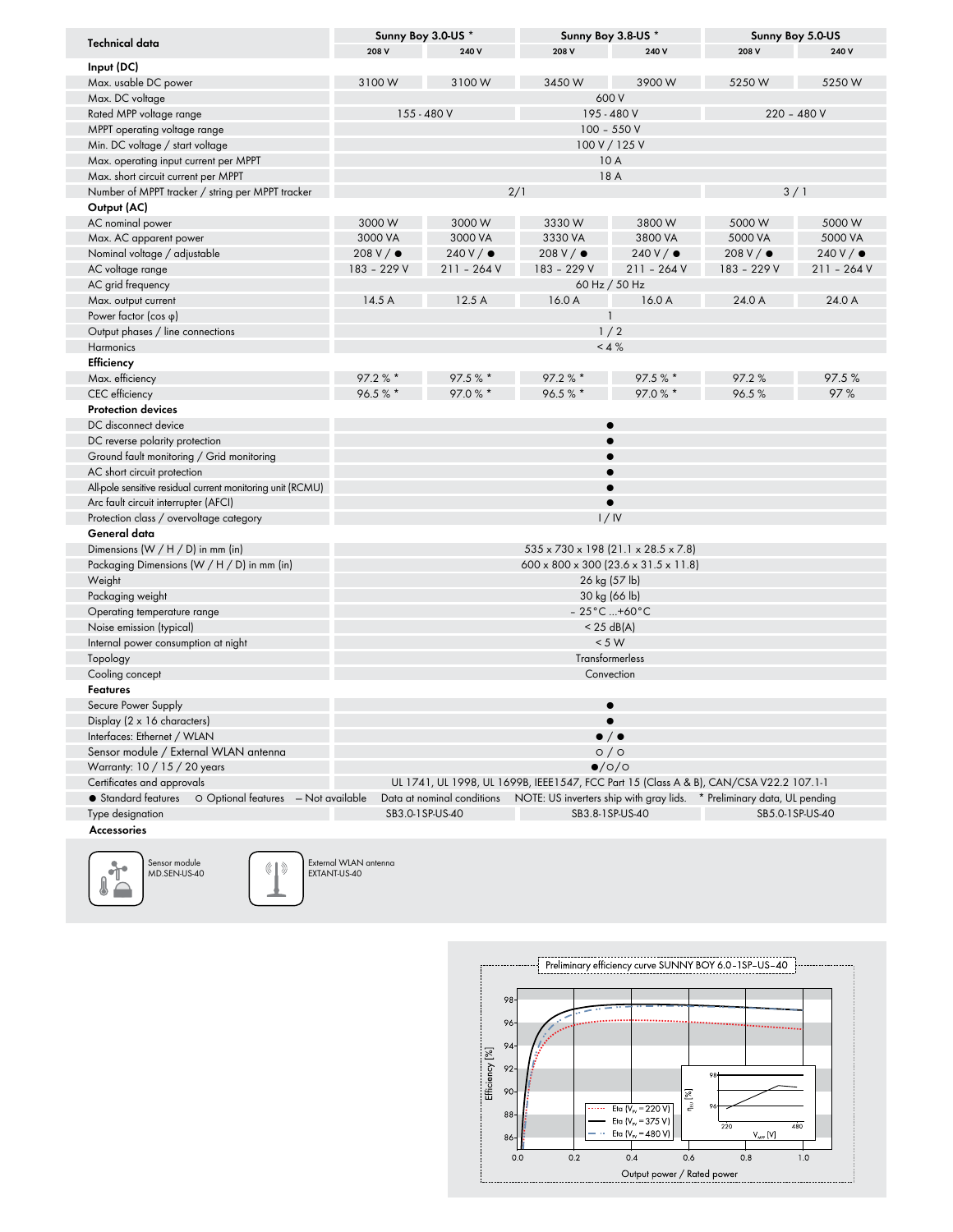| <b>Technical data</b>                                              | Sunny Boy 6.0-US                                                                       |              | Sunny Boy 7.0-US * |              | Sunny Boy 7.7-US *                                                                                |              |  |  |  |
|--------------------------------------------------------------------|----------------------------------------------------------------------------------------|--------------|--------------------|--------------|---------------------------------------------------------------------------------------------------|--------------|--|--|--|
|                                                                    | 208 V                                                                                  | 240 V        | 208 V              | 240 V        | 208 V                                                                                             | 240 V        |  |  |  |
| Input (DC)                                                         |                                                                                        |              |                    |              |                                                                                                   |              |  |  |  |
| Max usable DC power                                                | 5500 W                                                                                 | 6300W        | 6900W              | 7350W        | 6950W                                                                                             | 8100W        |  |  |  |
| Max. DC Voltage                                                    | 600 V                                                                                  |              |                    |              |                                                                                                   |              |  |  |  |
| Rated MPP Voltage range                                            |                                                                                        | $220 - 480V$ |                    | 245 - 480 V  |                                                                                                   | 270 - 480 V  |  |  |  |
| MPPT operating voltage range                                       | $100 - 550V$                                                                           |              |                    |              |                                                                                                   |              |  |  |  |
| Min. DC voltage / start voltage                                    | 100 V / 125 V                                                                          |              |                    |              |                                                                                                   |              |  |  |  |
| Max. operating input current per MPPT                              | 10 A                                                                                   |              |                    |              |                                                                                                   |              |  |  |  |
| Max. short circuit current per MPPT                                | 18 A                                                                                   |              |                    |              |                                                                                                   |              |  |  |  |
| Number of MPPT tracker / string per MPPT tracker                   | 3/1                                                                                    |              |                    |              |                                                                                                   |              |  |  |  |
| Output (AC)                                                        |                                                                                        |              |                    |              |                                                                                                   |              |  |  |  |
| AC nominal power                                                   | 5200 W                                                                                 | 6000W        | 6660W              | 7000 W       | 6660W                                                                                             | 7680 W       |  |  |  |
| Max. AC apparent power                                             | 5200 VA                                                                                | 6000 VA      | 6660 VA            | 7000 VA      | 6660 VA                                                                                           | 7680 VA      |  |  |  |
| Nominal voltage / adjustable                                       | $208 V / \bullet$                                                                      | 240V/        | $208 V / \bullet$  | 240V/        | $208 V / \bullet$                                                                                 | 240V/        |  |  |  |
| AC voltage range                                                   | 183 - 229 V                                                                            | $211 - 264V$ | 183 - 229 V        | $211 - 264V$ | 183 - 229 V                                                                                       | $211 - 264V$ |  |  |  |
| AC grid frequency                                                  | 60 Hz / 50 Hz                                                                          |              |                    |              |                                                                                                   |              |  |  |  |
| Max. output current                                                | 25.0 A                                                                                 | 25.0 A       | 32.0 A             | 29.2 A       | 32.0 A                                                                                            | 32.0 A       |  |  |  |
| Power factor (cos q)                                               |                                                                                        |              |                    |              |                                                                                                   |              |  |  |  |
| Output phases / line connections                                   | 1/2                                                                                    |              |                    |              |                                                                                                   |              |  |  |  |
| Harmonics                                                          | $< 4 \%$                                                                               |              |                    |              |                                                                                                   |              |  |  |  |
| Efficiency                                                         |                                                                                        |              |                    |              |                                                                                                   |              |  |  |  |
| Max. efficiency                                                    | 97.2%                                                                                  | 97.6%        | 97.1%              | 97.2%        | 97.1%                                                                                             | $97.2 \%$    |  |  |  |
| CEC efficiency                                                     | 96.5%                                                                                  | 97%          | 96.5%*             | 96.5%        | 96.5%                                                                                             | 96.5%        |  |  |  |
| <b>Protection devices</b>                                          |                                                                                        |              |                    |              |                                                                                                   |              |  |  |  |
| DC disconnect device                                               | $\bullet$                                                                              |              |                    |              |                                                                                                   |              |  |  |  |
| DC reverse polarity protection                                     |                                                                                        |              |                    |              |                                                                                                   |              |  |  |  |
| Ground fault monitoring / Grid monitoring                          |                                                                                        |              |                    |              |                                                                                                   |              |  |  |  |
| AC short circuit protection                                        |                                                                                        |              |                    |              |                                                                                                   |              |  |  |  |
| All-pole sensitive residual current monitoring unit (RCMU)         |                                                                                        |              |                    |              |                                                                                                   |              |  |  |  |
| Arc fault circuit interrupter (AFCI)                               |                                                                                        |              |                    |              |                                                                                                   |              |  |  |  |
| Protection class / overvoltage category                            | 1/N                                                                                    |              |                    |              |                                                                                                   |              |  |  |  |
| General data                                                       |                                                                                        |              |                    |              |                                                                                                   |              |  |  |  |
| Dimensions (W / H / D) in mm (in)                                  | $535 \times 730 \times 198$ (21.1 $\times$ 28.5 $\times$ 7.8)                          |              |                    |              |                                                                                                   |              |  |  |  |
| Packaging Dimensions (W / H / D) in mm (in)                        | $600 \times 800 \times 300$ (23.6 $\times$ 31.5 $\times$ 11.8)                         |              |                    |              |                                                                                                   |              |  |  |  |
| Weight                                                             | 26 kg (57 lb)                                                                          |              |                    |              |                                                                                                   |              |  |  |  |
| Packaging weight                                                   | 30 kg (66 lb)                                                                          |              |                    |              |                                                                                                   |              |  |  |  |
| Operating temperature range                                        | $-25^{\circ}$ C +60 $^{\circ}$ C                                                       |              |                    |              |                                                                                                   |              |  |  |  |
| Noise emission (typical)                                           |                                                                                        | 26 dB(A)     | 30 dB(A) *         |              |                                                                                                   |              |  |  |  |
| Internal power consumption at night                                |                                                                                        |              | < 5 W              |              |                                                                                                   |              |  |  |  |
| Topology                                                           |                                                                                        |              | Transformerless    |              |                                                                                                   |              |  |  |  |
| Cooling concept                                                    |                                                                                        | Convection   | Fan                |              |                                                                                                   |              |  |  |  |
| <b>Features</b>                                                    |                                                                                        |              |                    |              |                                                                                                   |              |  |  |  |
| Secure Power Supply                                                |                                                                                        |              | $\bullet$          |              |                                                                                                   |              |  |  |  |
| Display ( $2 \times 16$ characters)                                |                                                                                        |              |                    |              |                                                                                                   |              |  |  |  |
| Interfaces: Ethernet / WLAN                                        | $\bullet$ / $\bullet$                                                                  |              |                    |              |                                                                                                   |              |  |  |  |
| Sensor module / External WLAN antenna                              | O/O                                                                                    |              |                    |              |                                                                                                   |              |  |  |  |
| Warranty: 10 / 15 / 20 years                                       | $\bullet$ /0/0                                                                         |              |                    |              |                                                                                                   |              |  |  |  |
| Certificates and approvals                                         | UL 1741, UL 1998, UL 1699B, IEEE1547, FCC Part 15 (Class A & B), CAN/CSA V22.2 107.1-1 |              |                    |              |                                                                                                   |              |  |  |  |
| O Optional features - Not available<br>$\bullet$ Standard features |                                                                                        |              |                    |              | Data at nominal conditions NOTE: US inverters ship with gray lids. * Preliminary data, UL pending |              |  |  |  |
| Type designation                                                   | SB6.0-1SP-US-40                                                                        |              | SB7.0-1SP-US-40    |              | SB7.7-1SP-US-40                                                                                   |              |  |  |  |

# **SAME NAME, NEW GAME**

The Sunny Boy 3.0-US through 7.7-US are once again raising the bar by offering improved performance, enhanced features, and most importantly, an economical approach to residential solar. Your business model is a value chain. The new Sunny Boy-US series can help you stay competitive in an increasingly price sensitive residential market by driving down costs across all of your business operations.